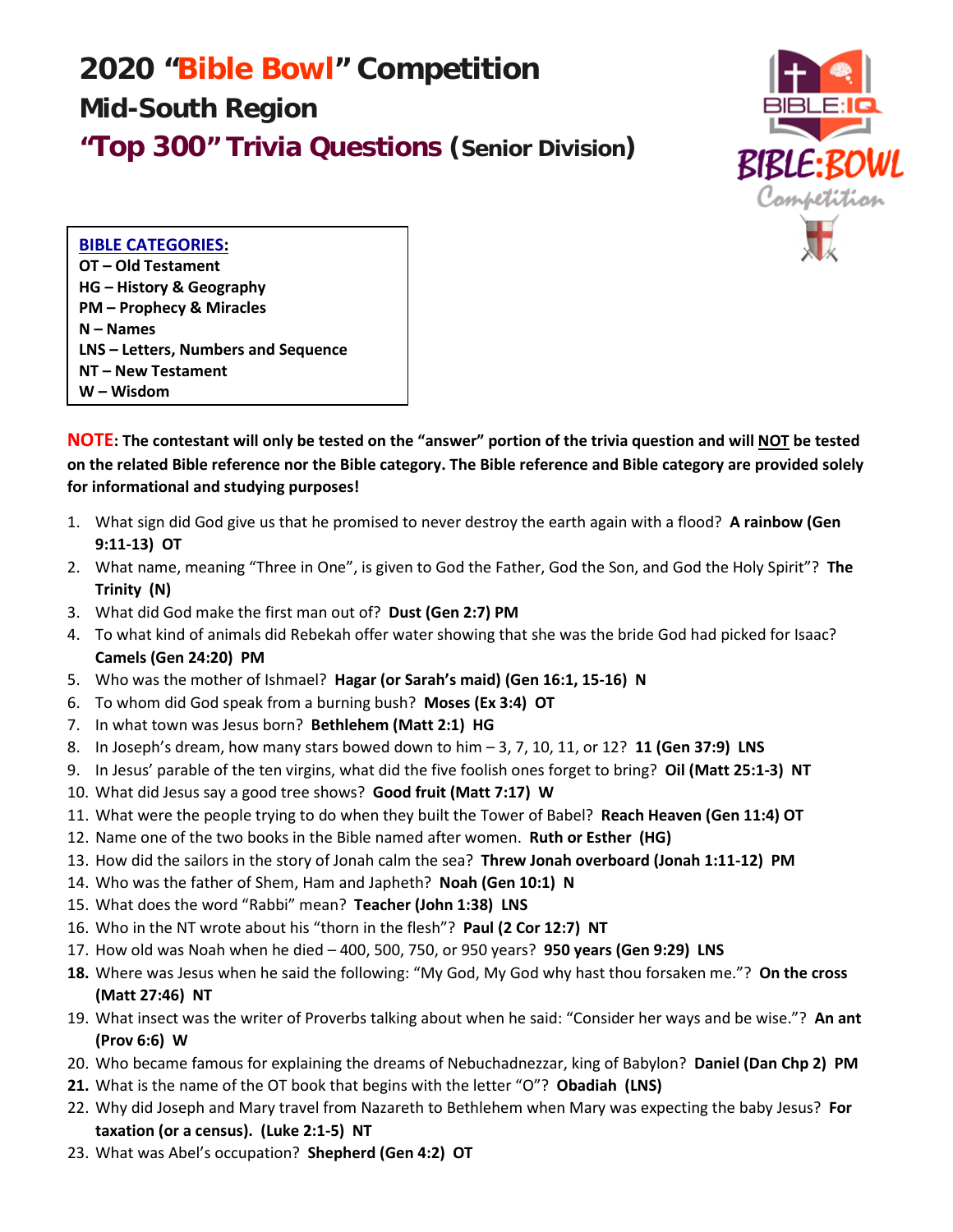- 24. After Jesus fed the 5,000 people, how did he get across the first portion of the sea of Galilee? **He walked on the water. (John 6:19) PM**
- **25.** Name Adam and Eve's oldest son? **Cain (Gen 4:1) N**
- 26. Where in the Bible is the book "Titus" found, the OT or NT? **NT (LNS)**
- 27. What did those attending the Last Supper eat and drink? **Bread and wine (Luke 22:14-20) NT**
- 28. What are the first three words in the Bible? **In the beginning (Gen 1:1) OT**
- 29. In what land did Jacob ask his sons to bury him? **Canaan (Gen 49:30) HG**
- 30. After the magicians and wise men were unable to explain Pharaoh's dreams of cows and corn, for who did he send to explain them? **Joseph (Gen 41:14-15) PM**
- 31. When Jacob fled to his uncle Laban, who did he fall in love with and want to marry? **Rachel (Gen 29:18) N**
- 32. On which number of the seven days of Creation did God create "day" and "night"? **1st Day (Gen 1:5) LNS**
- 33. What did the soldiers do to the bodies of the two thieves on the crosses which they did not do to Jesus on the cross? **Broke their legs (John 19:32-33) NT**
- 34. In Jesus' parable, what animals did Jesus separate the sheep from? **Goats (Matt 25:33) W**
- 35. Whose coat was dipped in blood by his brothers? **Joseph (Gen 37:29-31) OT**
- 36. Where did the following sign appear: "This is Jesus King of the Jews"? **Above Jesus' head on the cross. (Matt 27:37) HG**
- 37. After Jesus' resurrection he miraculously provided the disciples with 153 of something. One hundred and fiftythree of what? **Fish (John 21:11) PM**
- **38.** Which book of the Bible comes right before Acts? **John (LNS)**
- 39. What relative of John the Baptist was Jesus? **Cousin (Luke 1:36) NT**
- 40. What is the name of the tradition where a believer in Jesus is lowered under water and raised again? **Baptism (NT)**
- 41. What land did Cain go to live in which was east of Eden? **Nod (Gen 4:16) HG**
- 42. The woman who was bleeding for 12 years was healed when she touched what? **Jesus' clothing (Matt 9:20-21) PM**
- 43. Who was the best friend of Shadrach, Meshach and Abednego? **Daniel (Dan 1:7) N**
- 44. Name one of the OT books that begins with the letter "Z"? **Zephaniah or Zechariah (LNS)**
- 45. The wise men brought three kinds of gifts to baby Jesus: gold, myrrh, and what else? **Frankincense (or incense) (Matt 2:11) NT**
- 46. What kind of water did Jesus offer the woman at Jacob's well? **Living water (John 4:10) W**
- 47. What was Cain's occupation? **Farmer (Gen 4:2) OT**
- 48. What was the most important event in the Bible to take place at Golgotha? **Jesus' crucifixion (John 19:17-18) HG**
- 49. Who was called a dreamer by his brothers? **Joseph (Gen 37:19) N**
- 50. Where in the Bible is the book of Jude found the OT or NT? **NT (LNS)**
- 51. Jesus gave Peter the keys to what kingdom? **Heaven (Matt 16:19) NT**
- 52. What kind of gate did Jesus say a Christian has to go through? **Straight or narrow (Matt 7:13-14) W**
- 53. King Nebuchadnezzar ordered his subjects to fall down and worship him whenever they heard what? **Music (Dan 3:15) OT**
- 54. What kind of tree did Jesus cause to wither because it had no fruit? **A fig tree (Matt 21:9) PM**
- 55. What was the name of Moses's sister? **Miriam (Num 26:59) N**
- 56. How many days was it dark during the plague of darkness over the land of Egypt in Exodus 1, 3, 7, 10, or 40? **3 days (Ex 10:22) LNS**
- 57. What did the serpent talk Eve into doing in the Garden of Eden? **Eating the forbidden fruit (Gen 3:6) OT**
- 58. What was the name of the garden where Jesus often went to pray? **Gethsemane (Matt 26:36) HG**
- 59. What was the first supernatural act of Moses and Aaron which the Egyptian magicians could not imitate? **Producing lice or gnats (Ex 8:18) PM**
- 60. Who was Jonathan's best friend? **David (1 Sam 18:1) N**
- 61. How many books are there in the OT? **39 (LNS)**
- 62. What does the word "gospel" mean? **Good news (NT)**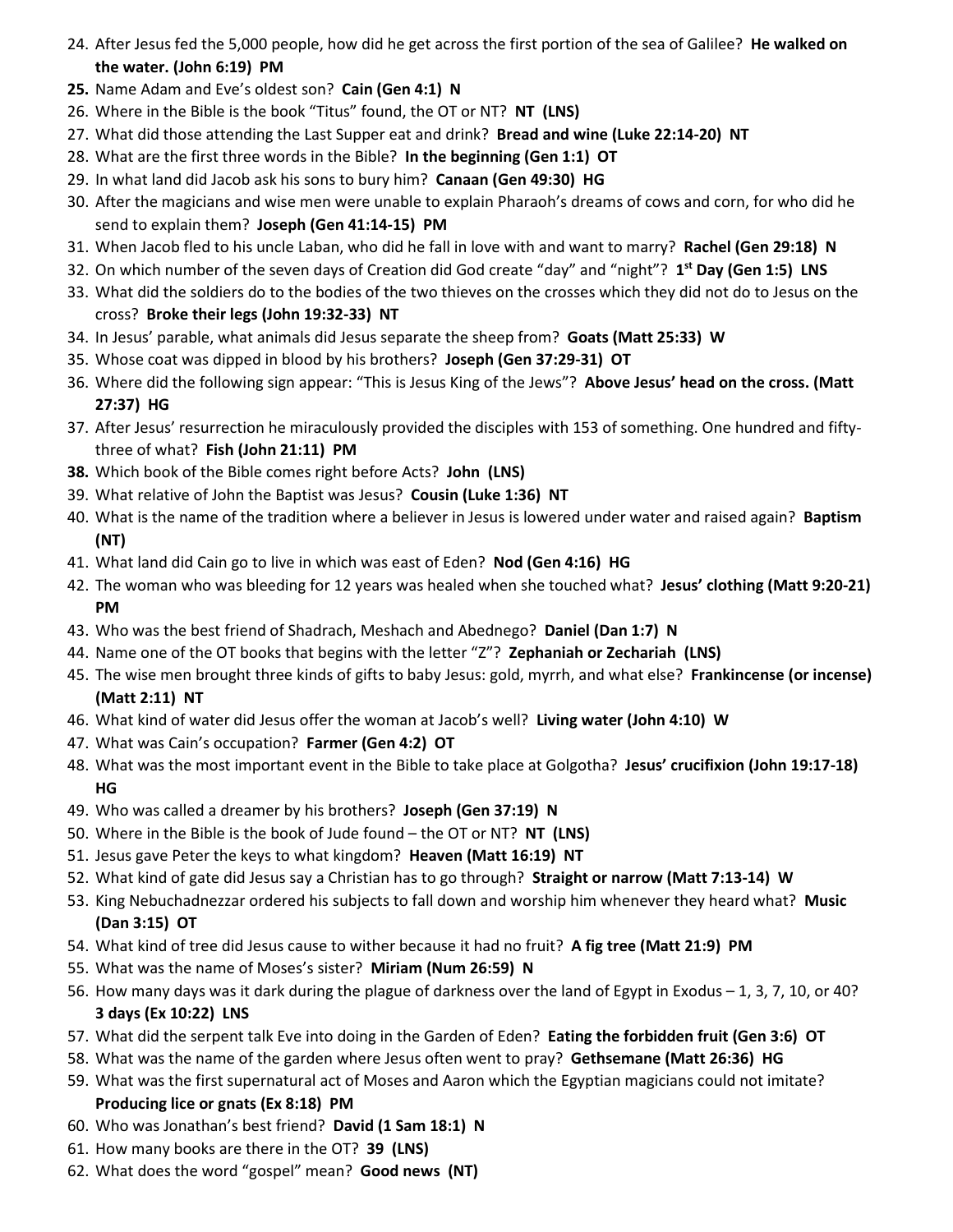- 63. What did the people use to build the tower of Babel? **Bricks or stones (Gen 11:3) OT**
- 64. Who destroyed the tower of Babel? **God (Gen 11:5-9) HG**
- 65. Where did Samson miraculously find honey to eat? **Inside the dead body of a lion (Judges 14:8-9) PM**
- 66. Who cried after hearing a rooster (or cock) crow? **Peter (Matt 26:75) N**
- 67. How many brothers did Adam have? **None (LNS)**
- 68. When Jesus came back from praying his last time in the garden, what were the disciples doing? **Sleeping (Matt 26:40) NT**
- 69. Which book of the Bible contains the line: "The Lord is my shepherd." **Psalms (Ps 23:1) W**
- 70. Put the following in the order in which they lived Jacob, Abraham, and Isaac. **Abraham, Isaac, and Jacob (OT)**
- 71. What are all of the following Mediterranean, Galilee, Red, and Dead? **All seas. (HG)**
- 72. What name did Zechariah write and immediately have his ability to speak return: John, Jesus, or Jehovah? **John (Luke 1) PM**
- 73. To whom was Jesus speaking when he said: "Unless you are born again you cannot see the Kingdom of God."? **Nicodemus (John 3) NT**
- 74. What caused Cain to become angry and kill his brother Abel? **Because God liked Abel's offering better. (Gen 4:3-4) OT**
- 75. When Adam and Eve ate the forbidden fruit, from where did God drive them out? **The Garden of Eden (Gen 3:24) HG**
- 76. When Jacob had a dream of a ladder going up to heaven, what did he see going up and down on it? **Angels (Gen 28:10-12) PM**
- 77. Name Abraham's nephew who was saved from the destruction of Sodom and Gomorrah. **Lot (Gen 12:5; 19:15- 16) N**
- 78. How many times each day did the ravens bring food to Elijah? **Twice (1 Kings 17:6) LNS**
- 79. What did Jesus say cannot add one hour to your life? **Worry (Matt 6:27) W**
- 80. When God saved baby Moses from the wicked Pharaoh, what was the most important plan God had for Moses when he became an adult? **To help the Israelites flee from Egypt (Ex 3:10) OT**
- 81. Which of the following ladies was married to King David: Bathsheba, Esther, Jezebel, or Ruth? **Bathsheba (2 Sam 11:27) HG**
- 82. What disease is mentioned in the Bible more than any other? **Leprosy (PM)**
- 83. How many disciples did Jesus have in the early days of his ministry? **12 (Matt 10:1-4) LNS**
- 84. What nickname did the disciple Thomas earn for not believing Jesus had risen from the dead? **Doubting Thomas (John 20:24-29) NT**
- 85. According to Luke 10:27, we should love God with all our heart, soul, mind and what else? **Strength (Luke 10:27) W**
- 86. Who ate the holy temple bread when he was hungry? **David (1 Sam 21:6; Mark 2:25-26) OT**
- 87. Who was the next leader of the Israelites after Moses died? **Joshua (Josh 1:1-2) HG**
- 88. Which of the following was a prophet of God: Ebenezer, Enoch, Ezekiel, or Emmaus? **Ezekiel (PM)**
- 89. What was so special about the NT writers James and Jude that wasn't true of any other NT writers? **They were brothers of Jesus. (N)**
- 90. What did God make out of Adam's rib? **Eve (or woman) (Gen 2:22) OT**
- 91. What are palsy, dropsy, and leprosy, all mentioned in the NT? **Diseases (PM)**
- 92. What was the name of Abraham before God changed it? **Abram (Gen 11:27) N**
- 93. Which book of the Bible comes right after Malachi? **Matthew (LNS)**
- 94. What did Jesus write on the only time the Bible mentions him writing? **The ground (John 8:6) NT**
- 95. What did Solomon once order to be cut in half to settle an argument between two women, knowing it wouldn't be done? **A baby (1 Kings 3:16-28) OT**
- 96. What did God use to drive back the waters of the Red Sea to let the Israelites go through? **Wind (Ex 14:21) OT**
- 97. Where was Jesus tempted by Satan for 40 days? **In the desert or wilderness (Matt 4:1-11) HG**
- 98. How was the birth of John the Baptist a miracle? **His mother was very old. (Luke 1:36) PM**
- 99. How many baskets were used to pick up the leftover food after Jesus fed the 4,000 people with seven loaves and a few fish? **7 baskets (Matt 15:37) LNS**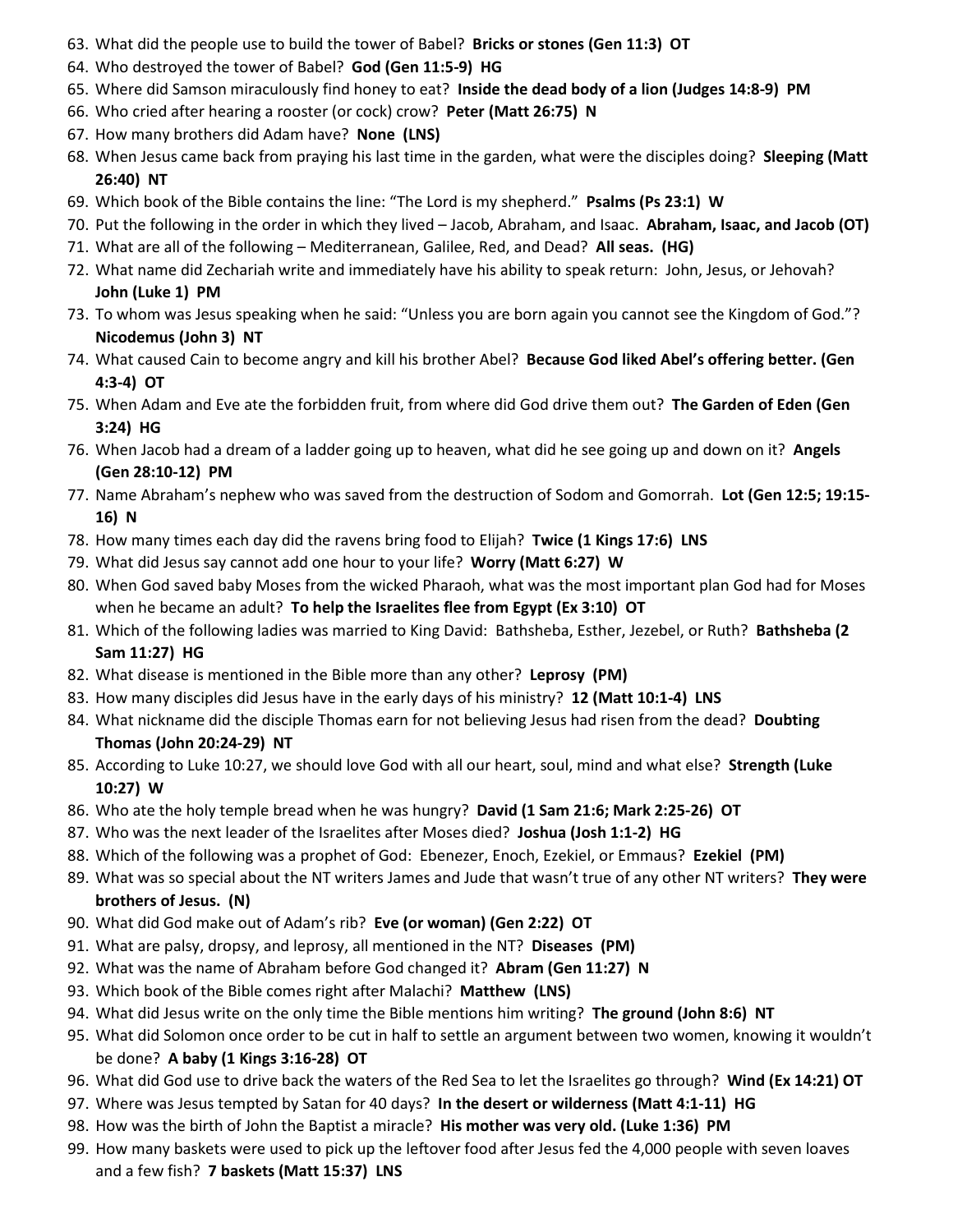- **100.** Who was the other friend of Daniel, Shadrach, and Meshach? **Abednego (Dan 1:7) N**
- 101. What had happened to Jesus just before a dove perched on his shoulder? **He was baptized (Matt 3:16) NT**
- 102. Who adopted Moses? **Pharaoh's daughter (Ex 2:10) OT**
- 103. Into what country did an angel tell Joseph to take Mary and baby Jesus from Bethlehem? **Egypt (Matt 2:13) HG**
- 104. Who did Jesus tell the disciples would come after he had gone to Heaven and who would help them remember all the things Jesus had told them? **The Holy Spirit or Ghost (John 14:26) PM**
- 105. On which number of the 7 days of Creation did God create the birds, fish, and sea creatures? **The 5th day (Gen 1:20-23) LNS**
- 106. How did God guide the Israelites through the desert by day when fleeing from Egypt? **With a cloud (Ex 13:21) OT**
- 107. Which mountain did Noah's ark rest on after the water receded? **Mt. Ararat (Gen 8:4) HG**
- 108. Who took Lot and his family by their hands and led them out of Sodom and Gomorrah before it was destroyed? **Angels (Gen 19:15-16) PM**
- 109. Who were the only people saved from the destruction of Sodom and Gomorrah? **Lot and his family (Gen 19:15-16) N**
- 110. How many brothers did Jesus have 0, 1, 2, 3, 4, or 6? **Four (Mark 6:3) LNS**
- 111. To whom did Jesus say: "It is written, "Thou shalt not tempt the Lord your God"."? **Satan (Matt 4:7) NT**
- 112. What has become the traditional name for the meal which Jesus had with his disciples just before he was arrested? **The Last Supper (HG)**
- 113. Did Jesus ever spit in a man's eyes? **Yes (to cure blindness) (Mark 8:23) PM**
- 114. Who fell down laughing when God told him his old wife would have a baby? **Abraham (Gen 17:17) N**
- 115. Fill in the blank of Jesus' sentence with one word: "I am the vine; you are the \_\_\_\_\_\_\_\_\_\_." **Branches (John 15:5) W**
- 116. What was the name of the food that God provided for the Israelites while they were wandering in the desert? **Manna (or bread). (Ex 16:15) OT**
- 117. In what river did John the Baptist do most of his baptizing? **The Jordon River (Matt 3:6) HG**
- 118. Who told Joseph to marry Mary? **An angel (Matt 1:20) PM**
- 119. What did God ask Abraham to do with Isaac on Mt. Moriah? **Sacrifice him (Gen 22:2) HG**
- 120. How old was Jesus when he stayed behind in the temple while his parents thought he was lost? **12 years (Luke 2:42) LNS**
- 121. Who had a dream of seven fat and seven lean cows? **Pharaoh (Gen 41:1-4) PM**
- 122. Who was Isaac's favorite son? **Esau (Gen 25:28) N**
- 123. How many days did the waters remain on the earth after the flood 7, 10, 40, 150, or 365? **150 days (Gen 7:24) LNS**
- 124. Who in the NT is recorded to have walked on water (other than Jesus)? **Peter (Matt 14:24-29) NT**
- 125. Who named all the living creatures? **Adam (Gen 2:19) OT**
- 126. In what city did Daniel serve the king: Jerusalem, Bethlehem, Babylon, Rome, or Galilee? **Babylon (Dan 1) HG**
- 127. Which prophet was fed by ravens in the wilderness? **Elijah (1 Kings 17:4-7) PM**
- 128. Who pushed down the pillars of a temple killing thousands of Philistines and himself? **Samson (Judges**

# **16:29-30) N**

- 129. Is the Book of Ecclesiastes in the OT or the NT? **OT**
- 130. What are the first two words of each of the Beatitudes as recorded in Matthew? **Blessed are (Matt 5) NT**
- 131. Who looked after or ministered to Jesus after his temptation by Satan in the desert? **Angels (Matt 4:11) PM**
- 132. What was the name of the prisoner freed instead of Jesus just before Jesus' crucifixion? **Barabbas (Matt 27:16-26) NT**
- 133. In the story recorded in Genesis of the sacrifice on Mt. Moriah, which father and son do we read about? **Abraham and Isaac (Gen 22) OT**
- 134. In what city was Jesus put to trial and crucified on the cross? **Jerusalem (HG)**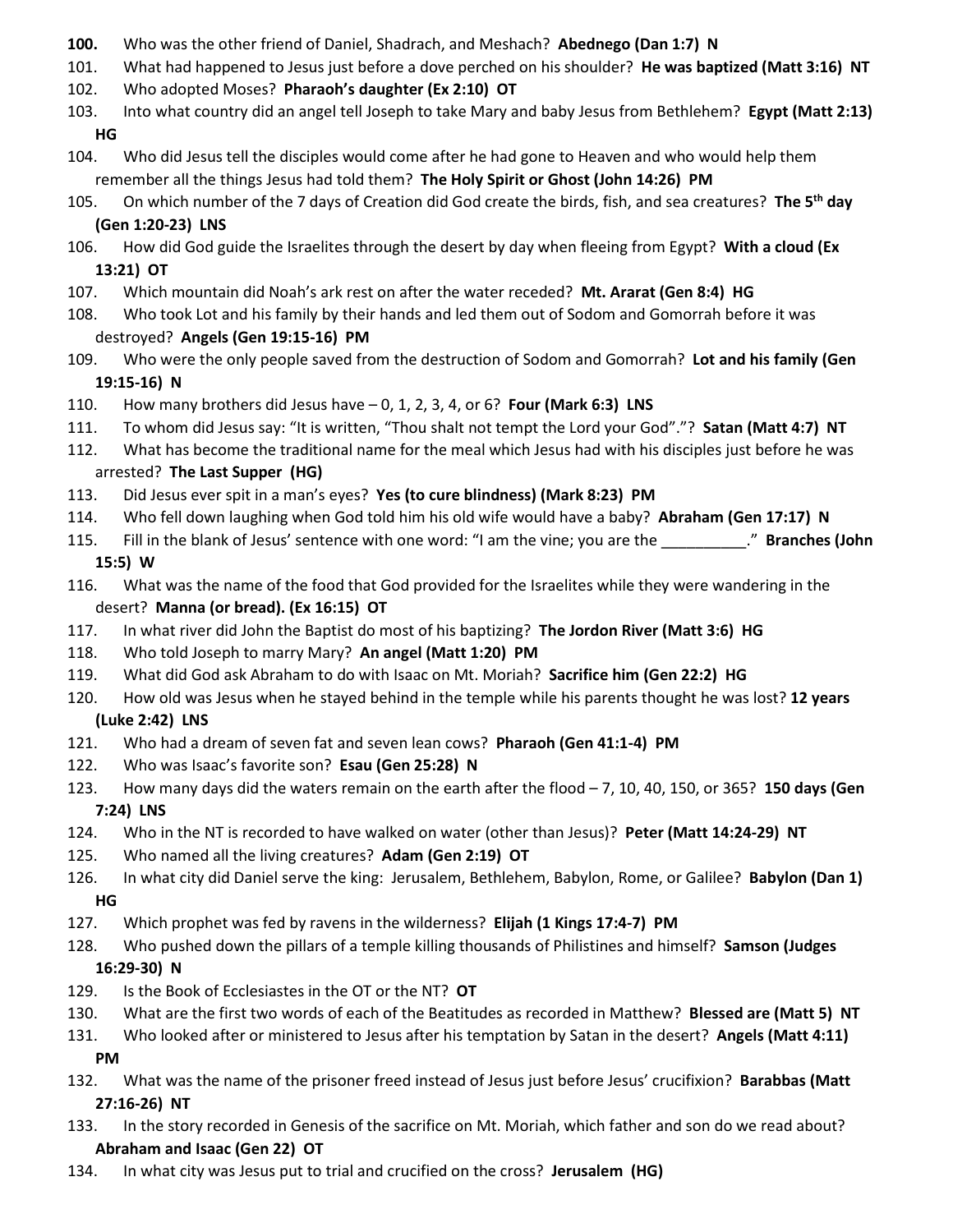- 135. Which writer of the NT was healed of blindness? **Paul or Saul (Acts 9) PM**
- 136. Which disciple's mother-in-law did Jesus heal from a fever: James, John, Peter, or Thomas? **Peter (Matt 8:14-15) N**
- 137. Who's picture was on the coin which Jesus discussed with the Pharisees? **Caesar's (Matt 22:19-21) HG**
- 138. Jesus said that it was more difficult for a rich man to enter the kingdom of God than for what kind of animal to go through the eye of a needle? **Camel (Matt 19:24) W**
- 139. Put the following in the order in which they lived: Moses, Abraham, and Noah. **Noah, Abraham, and Moses (OT)**
- 140. Which of the following was not a queen: Ruth, Esther, Cleopatra, or Jezebel? **Ruth (HG)**
- 141. Who's head was brought to Herod's niece on a platter? **John the Baptist's (Matt 14:3-12) NT**
- 142. In which book did Moses prophesy the many terrible things that would happen to the Jewish people throughout history: Genesis, Exodus, or Deuteronomy? **Deuteronomy (Deut 28) PM**
- 143. What does "Golgotha" mean? **The place of the skull (Matt 27:33) HG**
- 144. Who was chosen as queen from a beauty contest: Ruth, Esther, Cleopatra, or Jezebel? **Esther (Est 2) N**
- 145. What part of the body does James say can be a restless evil, full of deadly poison? **The tongue (James 3:8) W**
- 146. Where did Joseph's brothers get the blood in which they dipped his coat of many colors? **They killed a goat. (Gen 37:31) OT**
- 147. Name the mother of John the Baptist? **Elizabeth (Luke 1:57-60) N**
- 148. How many soldiers cast lots for Jesus' clothing when he was crucified? **4 (John 19:23) LNS**
- 149. Who offered Jesus "all the kingdoms in the world" if Jesus would worship him? **Satan (Matt 4:8-9) NT**
- 150. Fill in the following blank with one word: "And now these three remain: faith, hope and love. But the greatest of these is \_\_\_\_\_\_." **Love (1 Cor 13:13) W**
- 151. Where did Adam and Eve hide when they heard God walking in the Garden of Eden? **In the trees (Gen 3:8) OT**
- 152. After what ancestor of Jesus was the well named where Jesus offered a Samaritan woman "living water"? **Jacob (John 4:6) HG**
- 153. What kind of animal spoke to Balaam? **Donkey (Numbers 22:21-35) PM**
- 154. Who was Adam and Eve's third son? **Seth (Gen 4:25) N**
- 155. Where in the Bible is the book of "Philemon" found, the OT or the NT? **The NT (LNS)**
- 156. What kind of flower did Jesus say was dressed more beautifully than King Solomon? **Lilies (Matt 6:28 – KJV and many others) NT**
- 157. Where does Jesus say we should store up our treasures? **Heaven (Matt 6:20) W**
- 158. What kind of animal's jawbone did Samson use to kill 1,000 Philistines? **Donkey (ass) (Judges 15:15) OT**
- 159. According to tradition, what would happen to the first person to enter the troubled or stirred waters of Bethesda? **He would be healed (John 5:1-15) HG**
- 160. What is the English translation of "Immanuel", which Isaiah prophesied would be a name used for Jesus? **God with us. (Isaiah 7:14 and Matt 1:23) PM**
- 161. What king became jealous of David's success in battle? **Saul (1 Sam 18:8-9) N**
- 162. What occupation was Habakkuk? **A prophet. (LNS)**
- 163. How did Judas show the chief priests which man was Jesus (just prior to arresting Jesus)? **With a kiss (Matt 26:48) NT**
- 164. To whom did the coat of many colors belong? **Joseph (Gen 37:3) OT**
- 165. What did Isaiah, Jeremiah, and Ezekiel have in common? **They were prophets. (PM)**
- 166. What was the name of the king who tried to get the wise men to lead him to baby Jesus? **Herod (Matt 2:7- 8) N**
- 167. What were the stories called which Jesus told in order to teach a lesson or a moral? **Parables (NT)**
- 168. What old childless couple did God promise would have a son, and their descendants would be as numerous as the stars and sand? **Abraham and Sarah (Gen 15, 16) OT**
- 169. Which book of the Bible did John write mostly to *reveal* the future? **Revelation (PM)**
- 170. Name the brother of Martha and Mary, who was raised from the dead. **Lazarus (John 11) N**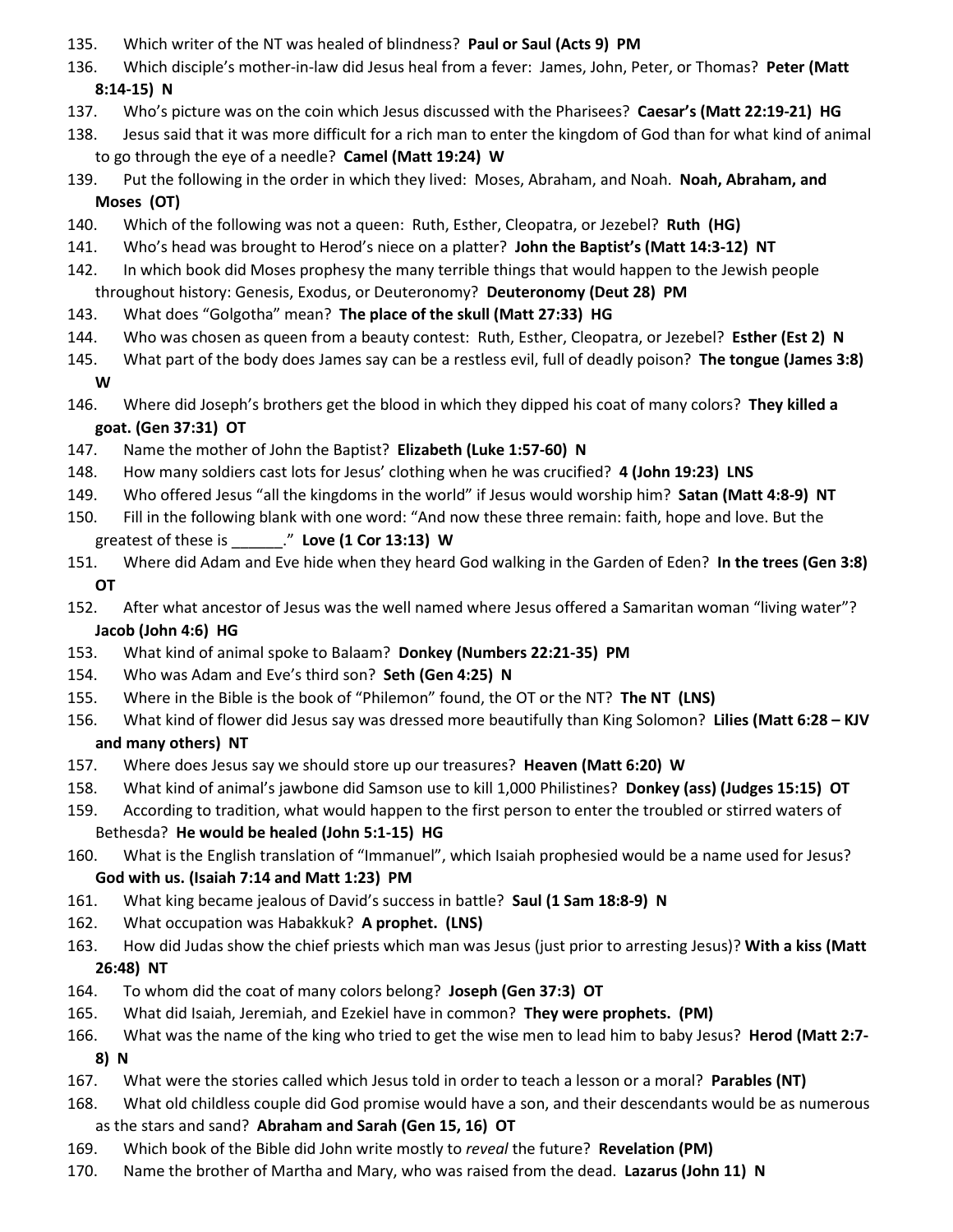- 171. How many people in the Bible walked on water? **Two (Jesus and Peter) (Matt 14:22-36) LNS**
- 172. What did God do to Moses' hand briefly in order to show his power? **Made it leprous (diseased) (Ex 4:6-7) OT**
- 173. Under OT law, what percentage of a man's wealth, given to God, was called a tithe? **10% (Lev 27:28-34) HG**
- 174. What is the personal name of God the Father, beginning with "J" which appears through the OT? **Jehovah (N)**
- 175. Who once warned Jesus about the smell of a dead body? **Martha (John 11:39) NT**
- 176. In the story of the exodus of the Israelites from Egypt, what man was appointed by God to lead them out? **Moses (Ex 3:10-22) OT**
- 177. Which of the following men was a prophet of God Nicodemus, Nathanael, Nahum, or Nebuchadnezar? **Nahum (PM)**
- 178. Name the woman who poured perfume on Jesus at Bethany. **Mary (John 11:1-3) N**
- 179. How many stories (levels) did Noah's ark have? **3 (Gen 6:16) LNS**
- 180. What did Jesus wear on his head when he was on the cross? **A crown of thorns (Matt 27:29) NT**
- 181. To whom did God give the Ten Commandments? **Moses (Ex 20:1-17) OT**
- 182. Which of the following was not a prophet of God: Joel, Jeremiah, Jonah, or Jordan? **Jordan (PM)**
- 183. Name the father of John the Baptist? **Zacharias (Luke 1:11-13) N**
- 184. Why did Mary, Joseph, and Baby Jesus have to sleep in a stable? **There was no room in the inn. (Luke 2:7) NT**
- 185. What is the first line of the 23rd Psalm? **The Lord is my shepherd. (Psalm 23:1) W**
- 186. As told in the book of Genesis, what rested on Mt. Ararat and is still believed to be there today? **Noah's ark (Gen 8:4) OT**
- 187. What country is known as the Holy Land? **Israel (HG)**
- 188. From what was Paul healed by Ananias? **Blindness (Act 9:17-18) PM**
- 189. To who did Jesus say that we should forgive a person who sins against us 70 times 7? **Peter (Matt 18:21-**

## **22) N**

- 190. How many baskets were needed to pick up the left-over food after Jesus fed over 5,000 people with five loaves and two fish? **12 baskets (Matt 14:20) LNS**
- 191. Why did Pilate put a big rock in front of the tomb of Jesus? **Because he thought the disciples might steal Jesus' body (Matt 27:64) NT**
- 192. Through which sea did God let the Israelites pass by dividing the waters? **The Red Sea (Ex 14:21 & 13:18) HG**
- 193. When Aaron threw his rod down before the Pharoah, what did it change into? **A snake or serpent (Ex 7:10) PM**
- 194. Who did Mary Magdalene think Jesus was when he first spoke to her after his resurrection? **The gardener (John 20:11-15) NT**
- 195. What is the following list of virtues called: love, joy, peace, patience, kindness, goodness, faithfulness, gentleness, and self-control? **Fruits of the Spirit (Gal 5:22) W**
- 196. About what did Samson lie to Delilah three times? **The secret of his strength (Judges 16) OT**
- 197. Which king of Israel was most known for wisdom? **Solomon (1 Kings 3:12) HG**
- 198. Which prophet was taken to Heaven in a whirlwind? **Elijah (2 Kings 2:11) PM**
- 199. What were the first four words Jesus said to the disciples when he first saw them after his resurrection? **"Peace be with you." (John 20:19) NT**
- 200. What does the Bible say is the beginning of knowledge or wisdom? **Fear of the Lord. (Ps 111:10; Prov 1:7) W**
- 201. What town's babies were ordered killed by King Herod? **Bethlehem (Matt 2:16) HG**
- 202. On the Day of Pentecost when the disciples heard the Holy Spirit enter the room what did it sound like? **A loud wind (Acts 2:2) PM**
- 203. Name the first book in the NT? **Matthew (LNS)**
- 204. Other than the flaming sword, what else did God use to protect the way to the tree of life after Adam and Eve sinned? **Angels or cherubim (Gen 3:24) PM**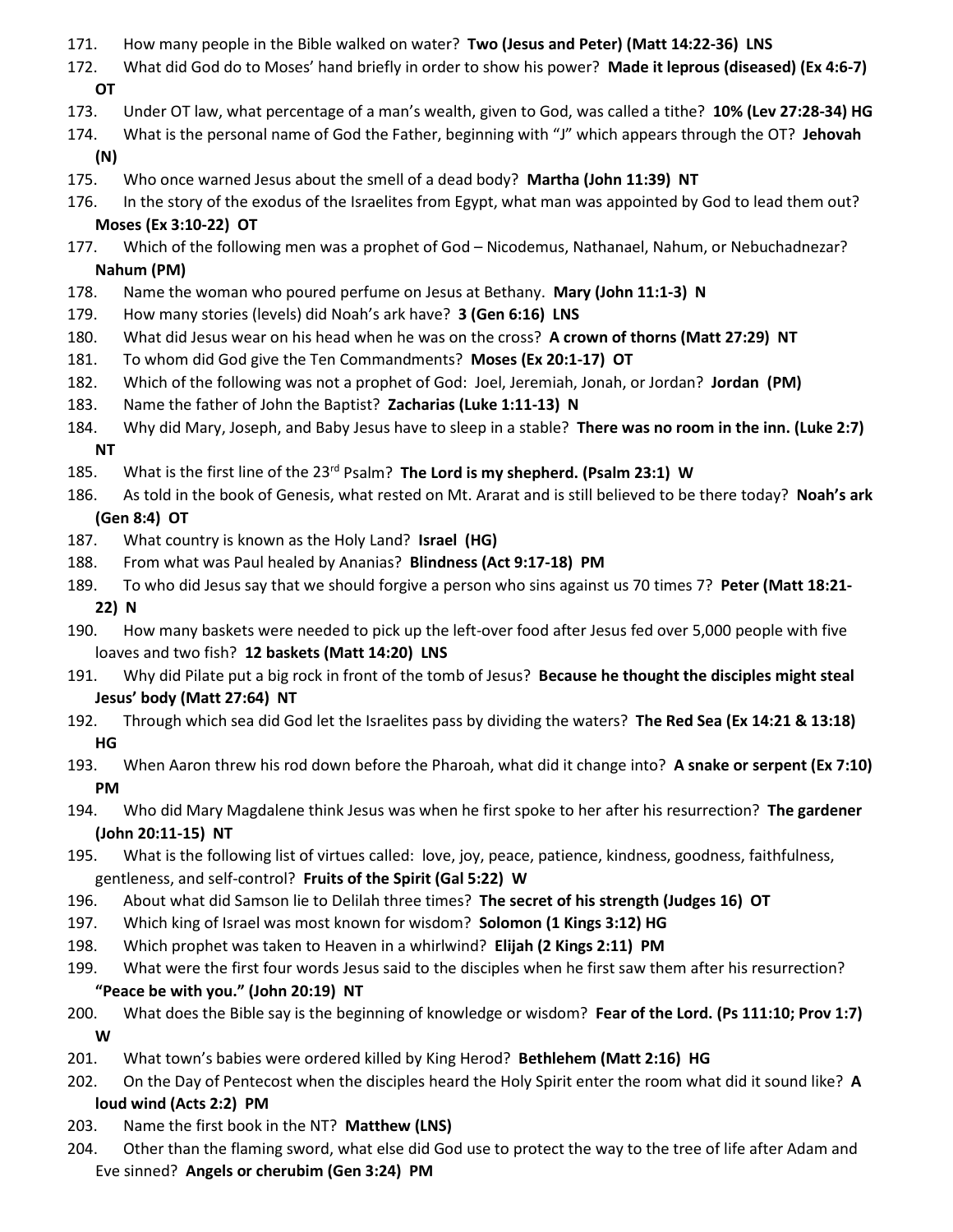- 205. Who said to her mother-in-law: "Where you go I will go, and where you stay I will stay. Your people will be my people and your God my God."? **Ruth (Ruth 1:16) N**
- 206. Which of the following words is closest in meaning to the word "apostle": epistle, disciple, missionary, or prophet? **Disciple (NT)**
- 207. What did the dove have in its beak when it returned to the ark? **A leaf (Gen 8:11) OT**
- 208. In which country were Joseph and his father Jacob finally reunited after not seeing each other for years? **Egypt (Gen 47:5-6) HG**
- 209. Who destroyed the cities of Sodom and Gomorrah? **God (Gen 19:24-25) PM**
- 210. Whose wife turned into a "pillar of salt" when she looked back? **Lot's (Gen 19:26) N**
- 211. How many books are there in the NT? **27 (LNS)**
- 212. According to 1 Corinthians 6:19, a Christian's body is the temple of what? **The Holy Spirit or Ghost (1 Cor 6:19) W**
- 213. To whom was God speaking when He first said: "All the peoples on earth will be blessed through you."? **Abraham (Gen 12:3) OT**
- 214. Which king of Israel had 700 wives of royal blood? **Solomon (1 Kings 11:3) HG**
- 215. For how many hours did the sky darken even though it was day time when Jesus was crucified? **3 hours (Matt 27:45) LNS**
- 216. With what two things did John the Baptist say Jesus would baptize? **The Holy Spirit (or Ghost) and Fire. (Matt 3:11) NT**
- 217. Fill in the following blank with one word: "If any man will come after me, let him deny himself and take up his \_\_\_\_\_\_\_ and follow me." **Cross (Matt 16:24) W**
- 218. Who made the first clothes of animal skins which Adam and Eve wore? **God (Gen 3:21) OT**
- 219. What do you call a person who dies for what he believes, like Stephen and the other apostles? **A martyr (LNS)**
- 220. What did Herod's niece do which pleased him? **Danced (Matt 14:6) NT**
- 221. Complete with one word the following invitation of Jesus to Peter and Andrew: "I will make you fishers of \_\_\_\_\_\_\_." **Men (or people) (Matt 4:19) W**
- 222. What holiday celebrates Jesus' rising from the dead so the people who believe in him can live forever? **Easter (HG)**
- 223. How many times did God punish the Egyptians before Moses led the people out of Egypt? **10 (Ex 7-11) LNS**
- 224. What did Peter do three times before a rooster (or cock) crowed? **Denied Jesus, or pretended he didn't know him. (Luke 22:54-62) NT**
- 225. Who wrote more books of the OT than any other person? **Moses (HG)**
- 226. How many days had Lazarus been dead in the tomb when Jesus brought him back to life? **4 Days (John**

#### **11:39) PM**

- 227. Who was the most sneaky beast in the Garden of Eden? **The snake or serpent (Gen 3:1) OT**
- 228. What is the name given to the day when the Holy Spirit first came upon the disciples and tongues of fire appeared over them and they spoke in different languages? **The Day of Pentecost (Acts 2:1-4) PM**
- 229. Who in the NT wore clothing made of camel hair? **John the Baptist (Matt 3:1-4) N**
- 230. Name the first four books of the NT? **Matthew, Mark, Luke, and John (LNS)**
- 231. What does the word "fasted" mean when the Bible says Jesus fasted for 40 days? **Didn't eat (Matt 4:2) NT**
- 232. Jesus once healed 10 men at one time of the same disease. What disease? **Leprosy (Luke 17:11-14) PM**
- 233. Name the last book of the OT? **Malachi (LNS)**
- 234. What did the mother of Jesus and the sister of Martha have in common? **Their first name – Mary. (N)**
- 235. For how many days was Paul (Saul) blind? **3 Days (Act 9:9) LNS**
- 236. In which book of the Bible do we find the story of the fall of the city of Jericho? **Joshua (Josh 6) HG**
- 237. What did God do with Jacob all night before changing Jacob's name to Israel? **Wrestle (Gen 32:28) PM**
- 238. What was the name of the person who betrayed Jesus? **Judas (or Judas Iscariot) (Matt 26:14-16) N**
- 239. During the time when man was building the Tower of Babel, how many different languages were there in the world? **1 (Gen 11:1) LNS**
- 240. Name the first two books of the Bible? **Genesis and Exodus (LNS)**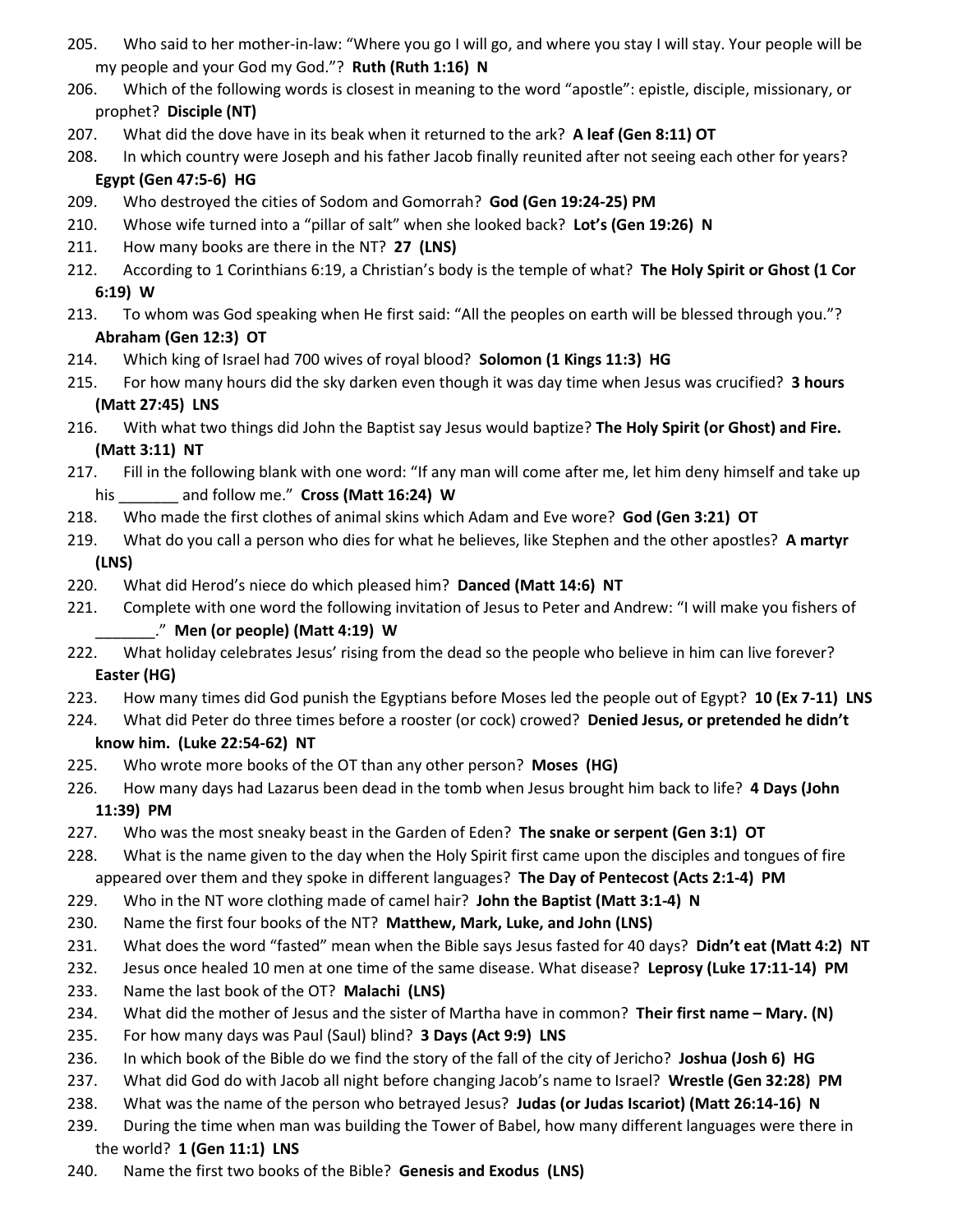- 241. What ate all the grass, leaves and fruit in one of Moses' plagues upon Egypt? **Locusts (Ex 10:13-15) PM**
- 242. Where did Jesus tell the good thief on the cross he would see him that day? **In Paradise or Heaven (Luke 23:42-43) NT**
- 243. Fill in the following blank with one word: "Faith, by itself, if it does not have works, is \_\_\_\_\_\_\_." **Dead (James 2:17) W**
- 244. What question did Jesus ask Peter three times? **"Do you love me?" (John 21:15-17) NT**
- 245. Which prophet spent three days in a big fish and then miraculously came back alive? **Jonah (Jonah 1:17) PM**
- 246. What twin brothers in the Bible are described as being "one hairy" and "one smooth"? **Jacob and Esau (Gen 27:11) OT**
- 247. What race of people was kept in slavery in Egypt for several hundred years? **The Israelites or Hebrews (HG)**
- 248. Moses and the apostle John wrote the same number of books in the Bible. How many did each write? **Five (LNS)**
- 249. How was Stephen, the first Christian martyr, killed? **He was stoned. (Acts 7:54-60) NT**
- 250. Fill in the following blank: "The \_\_\_\_\_\_ of money is the root of all evil." **Love (1 Tim 6:10) W**
- 251. The Bible has two parts. What are the two parts called? **Old Testament and New Testament (HG)**
- 252. What book prophesied hundreds of years in advance that Jesus would be betrayed for 30 pieces of silver and the money would later be used to buy a potter's field: Zechariah, Psalms, or Micah? **Zechariah (Zech**

#### **11:12-13) PM**

- 253. What weapon caused Jesus to bleed from his side while on the cross? **A spear (John 19:34) NT**
- 254. What did Satan try to get Jesus to change into bread? **Stones (Matt 4:3) NT**
- 255. Who killed Goliath? **David (1 Sam 17:51) N**
- 256. What river did God dry up to let the Israelites cross? **The Jordan River (Josh 3:13-14) HG**
- 257. What wicked queen of Israel wanted to kill the prophet Elijah? **Jezebel (1 Kings 19:1-2) PM**
- 258. Which of these women was the great-grandmother of King David: Sarah, Rachel, Rebekah, or Ruth? **Ruth (Matt 1:5-6) N**
- 259. How many times was Paul shipwrecked? **3 (2 Cor 11:25) LNS**
- 260. Which book of the Bible does God provide the Ten Commandments to Moses and the Israelites? **Exodus (Ex 20) OT**
- 261. Name one of the tax collectors that Jesus knew. **Zaccheus or Matthew (Luke 19:10; Matt 9:9) N**
- 262. Who wrote most of the book of Proverbs? **Solomon (HG)**
- 263. Where in the Bible is the book of Daniel found OT or NT? **OT (LNS)**
- 264. Who took the body of Jesus to be entombed (buried)? **Joseph of Arimathea (Matt 27:57-58) NT**
- 265. Why did God decide to destroy all of mankind except for Noah and his family? **Because man was so wicked or evil (Gen 6:5-8) OT**
- 266. How did Judas Iscariot die? **He hung himself. (Matt 27:5) NT**
- 267. How many sons did Jacob have? **12 (Gen 35:23-27) LNS**
- 268. From where did Jesus chase out merchants and money-changers? **The temple (Matt 21:12) NT**
- 269. What was the first thing Adam and Eve noticed about each other once they had eaten the forbidden fruit? **They were naked. (Gen 3:7) OT**
- 270. What was David looking after when Samuel called him to be king of Israel? **Sheep (1 Sam 16:11) OT**
- 271. What two things do Christians consume in the service of communion? **Bread and wine (or grape juice) HG**
- 272. What is the longest book in the Bible? **Psalms (LNS)**
- 273. In Psalm 119, where does it say is the best place to keep God's word? **The heart (Ps 119:11) W**
- 274. For how many days, did Jesus appear to his disciples after his resurrection before he ascended to heaven 3, 7, 30, 40, or 50 days? **40 days (Acts 1:3) LNS**
- 275. The Israelites made Moses angry by worshipping a golden idol in the shape of what animal? **Calf (Ex 32:1-5) HG**
- 276. What city did Jesus ride into on a donkey? **Jerusalem (Matt 21:6-10) HG**
- 277. What king used to listen to David play the harp (or lyre)? **Saul (1 Sam 16:23) N**